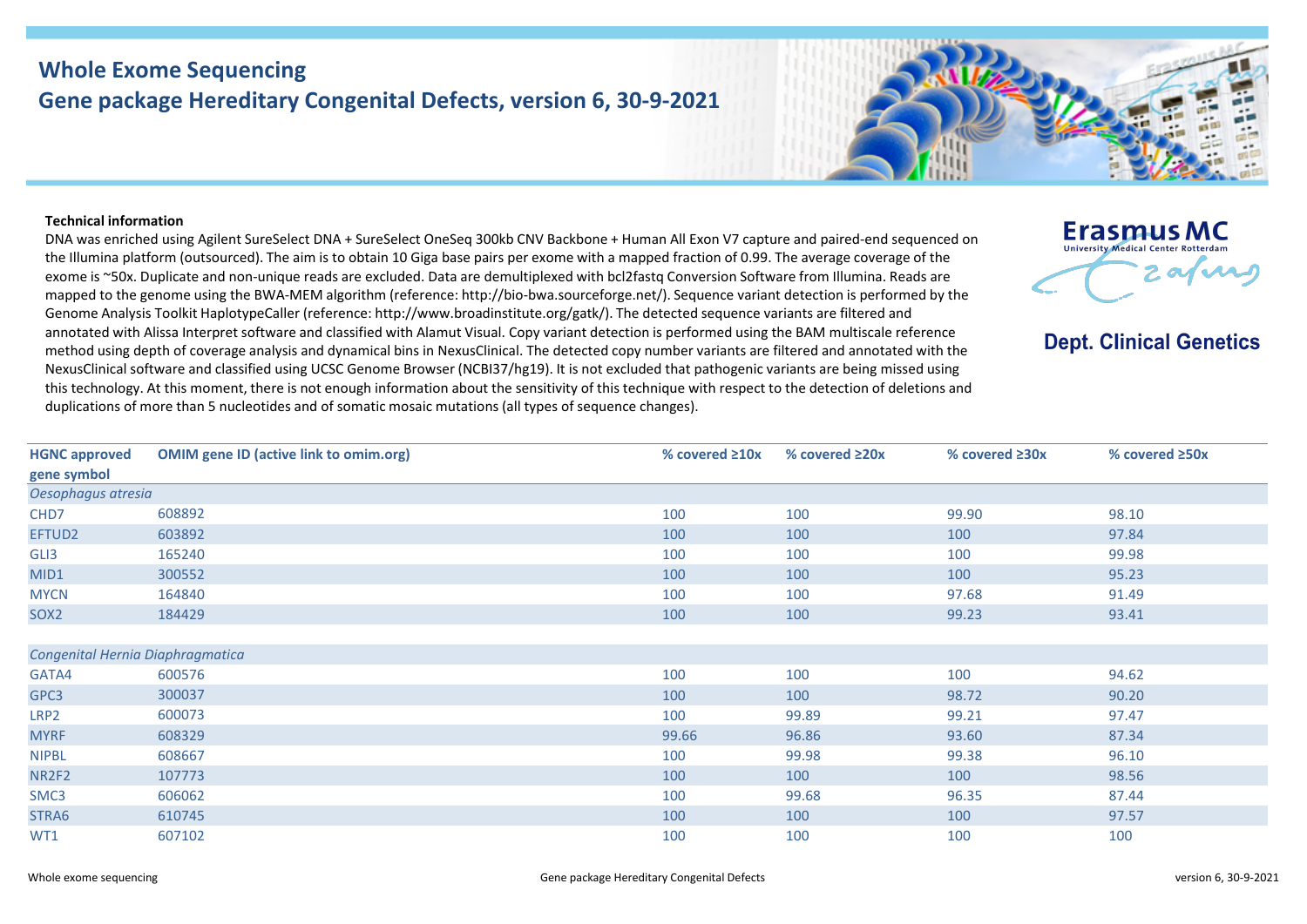| <b>HGNC approved</b>           | <b>OMIM gene ID (active link to omim.org)</b> | % covered $\geq 10x$ | % covered $\geq 20x$ | % covered ≥30x | % covered ≥50x |  |  |
|--------------------------------|-----------------------------------------------|----------------------|----------------------|----------------|----------------|--|--|
| gene symbol                    |                                               |                      |                      |                |                |  |  |
| ZFPM2                          | 603693                                        | 100                  | 100                  | 99.07          | 94.84          |  |  |
|                                |                                               |                      |                      |                |                |  |  |
| <b>Ano-rectal Marformation</b> |                                               |                      |                      |                |                |  |  |
| <b>CASK</b>                    | 300172                                        |                      |                      |                |                |  |  |
| CCNB1                          | 123836                                        | 100                  | 100                  | 100            | 100            |  |  |
| <b>CCNQ</b>                    | 300708                                        | 81.09                | 81.09                | 81.09          | 81.09          |  |  |
| <b>FLNA</b>                    | 300017                                        | 99.98                | 98.83                | 97.47          | 92.13          |  |  |
| GLI3                           | 165240                                        | 100                  | 100                  | 100            | 99.98          |  |  |
| JAG1                           | 601920                                        | 100                  | 98.32                | 97.58          | 97.57          |  |  |
| KDM6A                          | 300128                                        | 100                  | 99.78                | 97.98          | 86.21          |  |  |
| KMT2D                          | 602113                                        | 100                  | 100                  | 99.94          | 98.49          |  |  |
| MED12                          | 300188                                        | 100                  | 99.82                | 97.42          | 89.88          |  |  |
| MID1                           | 300552                                        | 100                  | 100                  | 100            | 95.23          |  |  |
| MNX1                           | 142994                                        | 100                  | 100                  | 95.93          | 54.70          |  |  |
| <b>MYCN</b>                    | 164840                                        | 100                  | 100                  | 97.68          | 91.49          |  |  |
| NOTCH <sub>2</sub>             | 600275                                        | 99.88                | 98.85                | 98.47          | 95.83          |  |  |
| SALL1                          | 602218                                        | 100                  | 100                  | 100            | 98.69          |  |  |
| SALL4                          | 607343                                        | 100                  | 99.10                | 95.37          | 95.37          |  |  |
| USP9X                          | 300072                                        | 100                  | 99.95                | 99.10          | 92.29          |  |  |
|                                |                                               |                      |                      |                |                |  |  |
| HSCR/CIPO/MMIHS                |                                               |                      |                      |                |                |  |  |
| AAAS                           | 605378                                        | 100                  | 100                  | 100            | 100            |  |  |
| ACTG2                          | 102545                                        | 100                  | 100                  | 100            | 100            |  |  |
| EDN3                           | 131242                                        | 100                  | 100                  | 93.30          | 83.05          |  |  |
| <b>EDNRB</b>                   | 131244                                        | 100                  | 99.80                | 98.80          | 95.27          |  |  |
| <b>FLNA</b>                    | 300017                                        | 99.98                | 98.83                | 97.47          | 92.13          |  |  |
| <b>KIFBP</b>                   | 609367                                        | 100                  | 100                  | 100            | 94.81          |  |  |
| LMOD1                          | 602715                                        | 100                  | 100                  | 100            | 97.28          |  |  |
| <b>MYH11</b>                   | 160745                                        | 100                  | 99.84                | 98.72          | 92.21          |  |  |
| MYL9                           | 609905                                        | 100                  | 100                  | 100            | 99.13          |  |  |
| <b>MYLK</b>                    | 600922                                        | 100                  | 99.97                | 98.92          | 95.89          |  |  |
| NOS1                           | 163731                                        | 100                  | 99.82                | 98.97          | 94.76          |  |  |
| PHOX2B                         | 603851                                        | 93.51                | 81.44                | 70.46          | 55.14          |  |  |
| RAD21                          | 606462                                        | 100                  | 100                  | 99.58          | 96.96          |  |  |
| RET                            | 164761                                        | 100                  | 99.44                | 97.03          | 91.74          |  |  |
| <b>SGO1</b>                    | 609168                                        | 100                  | 91.81                | 91.81          | 91.81          |  |  |
| SOX10                          | 602229                                        | 100                  | 100                  | 98.32          | 91.53          |  |  |
| <b>VCL</b>                     | 193065                                        | 100                  | 100                  | 99.83          | 96.49          |  |  |
| ZEB <sub>2</sub>               | 605802                                        | 100                  | 100                  | 100            | 100            |  |  |